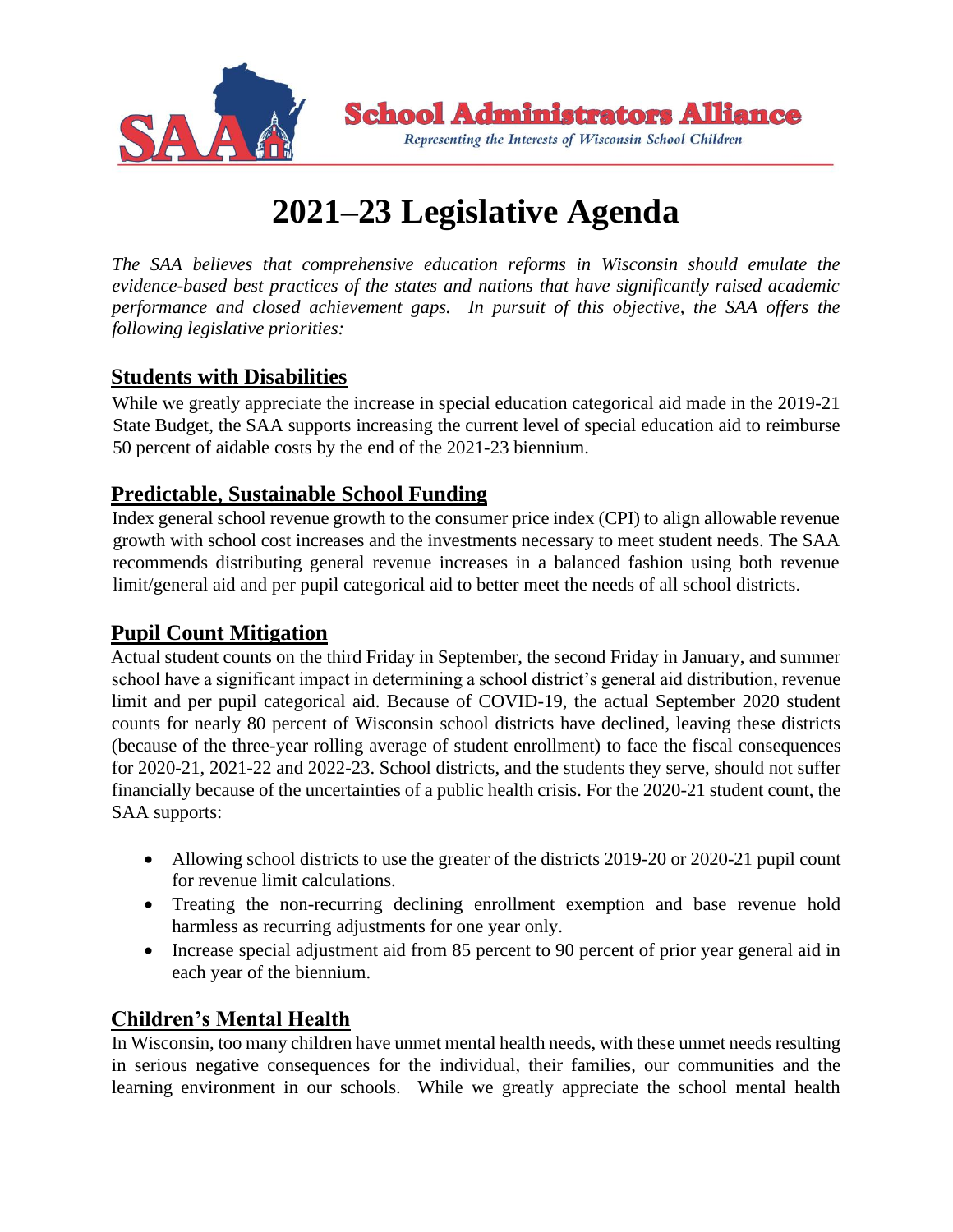investments made in the last two state budgets, we believe a stronger, long-term commitment from the state is required to meet this challenge. SAA members increasingly express support for moving future investments toward a broad-based, flexible categorical aid to better meet the needs of more students in more school districts. As a next step, the SAA supports:

- Expand the School Mental Health Categorical Aid Program to provide financial support for services provided by school psychologists, nurses, counselors and social workers.
- The SAA supports increasing School Mental Health Services Collaboration Grant Program funding by \$3.5 million annually to support more school districts in connecting students to needed mental health services.

## **Early Learning Opportunities**

Numerous studies have shown that improving early learning opportunities, especially for those in poverty, will help prepare children for their PK-12 experience and help reduce achievement gaps. The SAA supports:

- Counting full-day 4K students as 1.0 FTE for general aid and revenue limit purposes.
- Greater investments in high quality birth-to-three programming for those children who have a high probability of not being ready for school.

## **English Learners**

The SAA supports dramatically increasing the current level of categorical aid support for English Learners (EL) and directing that support to all school districts with EL students.

## **Economically Disadvantaged Students**

Wisconsin currently has no comprehensive program that targets additional resources to raise achievement among economically disadvantaged students. The SAA supports providing an additional \$150 in per pupil aid for each economically disadvantaged student.

## **Educator Recruitment & Retention**

School districts will need continued flexibility in the hiring and licensure of teachers and administrators to manage anticipated high levels of turnover. The SAA supports the following recommendations to tackle troubling educator shortages in the short-term:

- Ease restrictions on hiring retired educators to fill key positions.
- Maximize district flexibility in utilizing the current pool of licensed educators.
- Expand and streamline licensing reciprocity to increase the pool of out-of-state educators available under PI 34.
- Maximize opportunities for pre-service teachers to serve in direct student instruction.
- Provide incentives for teachers to meet dual enrollment accreditation standards.

## **Private School Vouchers**

The SAA supports the following proposals regarding private school vouchers:

• Moratorium on further expansion of private school voucher programs.